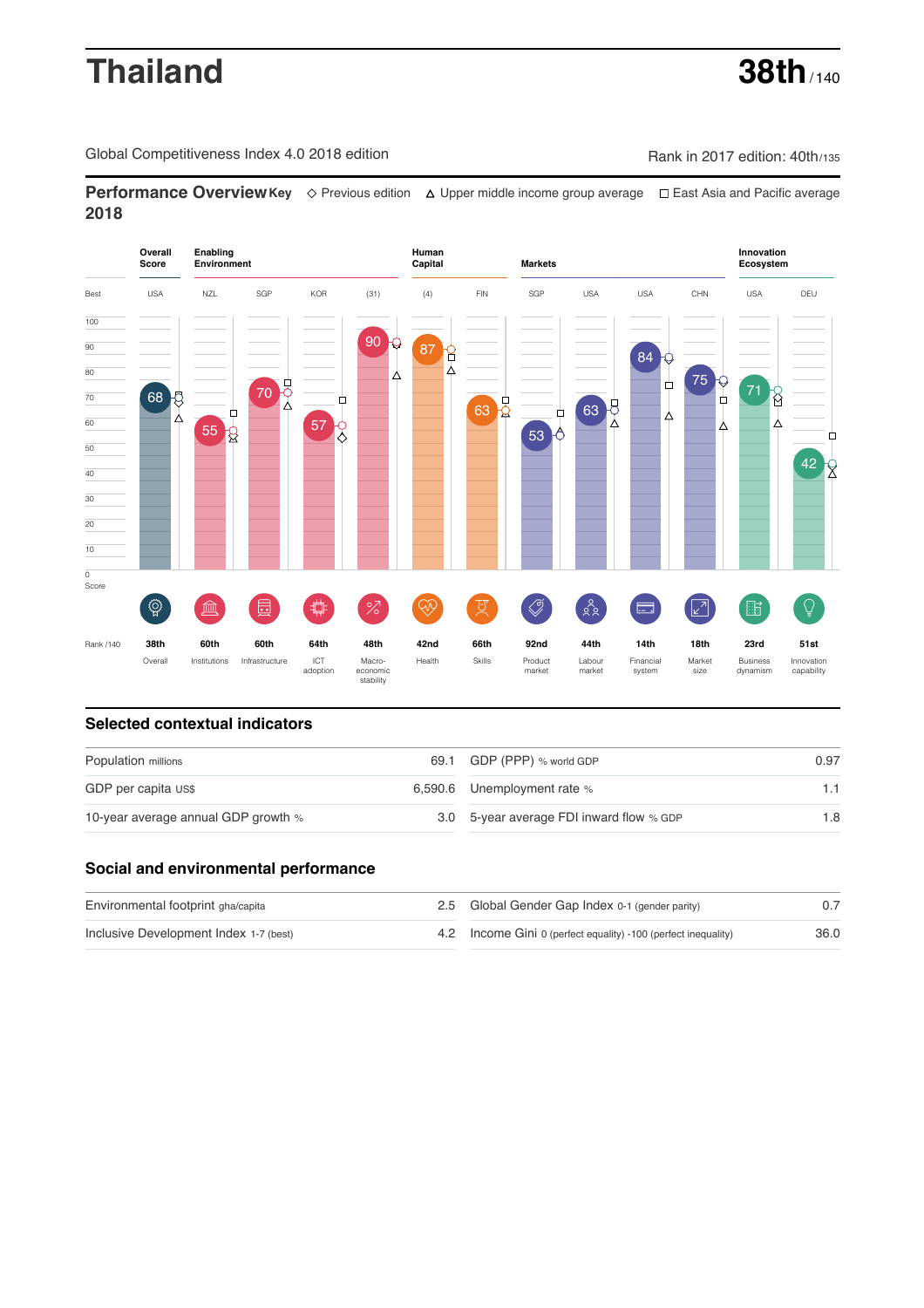### **Thailand 38th**/140

| <b>Index Component</b>                                                   | Value                    | Score *          | Rank/140       | <b>Best Performer</b>       |
|--------------------------------------------------------------------------|--------------------------|------------------|----------------|-----------------------------|
| Pillar 1: Institutions 0-100 (best)                                      | Ĭ.                       | 55.1 $\uparrow$  | 60             | <b>New Zealand</b>          |
| 1.01 Organized crime 1-7 (best)                                          | 4.3                      | 54.7 ↑           | 99             | Finland                     |
| 1.02 Homicide rate /100,000 pop.                                         | 3.2                      | $90.7$ 1         | 77             | Multiple (9)                |
| 1.03 Terrorism incidence 0 (very high) -100 (no incidence)               | 69.9                     | 69.9 ↑           | 133            | Multiple (24)               |
| 1.04 Reliability of police services 1-7 (best)                           | 3.5                      | 42.0 $\sqrt{ }$  | 107            | Finland                     |
| 1.05 Social capital 0-100 (high)                                         | 58.9                     | 58.9 ↑           | 23             | Australia                   |
| 1.06 Budget transparency 0-100 (best)                                    | 57.7                     | $57.7 =$         | 61             | Multiple (2)                |
| 1.07 Judicial independence 1-7 (best)                                    | 4.1                      | $51.2 +$         | 61             | Finland                     |
| 1.08 Efficiency of legal framework in challenging regulations 1-7 (best) | 3.3                      | 38.0 ↓           | 71             | Finland                     |
| 1.09 Freedom of the press 0-100 (worst)                                  | 44.3                     | 55.7 个           | 114            | Norway                      |
| 1.10 Burden of government regulation 1-7 (best)                          | 3.6                      | 43.3 ↑           | 58             | Singapore                   |
| 1.11 Efficiency of legal framework in settling disputes 1-7 (best)       | 4.1                      | $51.2$ ↑         | 48             | Singapore                   |
| 1.12 E-Participation Index 0-1 (best)                                    | 0.65                     | 65.2 ↑           | 79             | Multiple (3)                |
| 1.13 Future orientation of government 1-7 (best)                         | 3.8                      | 46.0 ↓           | 66             | Singapore                   |
| 1.14 Incidence of corruption 0-100 (best)                                | 37.0                     | 37.0 ↑           | 80             | New Zealand                 |
| 1.15 Property rights 1-7 (best)                                          | 4.2                      | 53.6 $\uparrow$  | 74             | Finland                     |
| 1.16 Intellectual property protection 1-7 (best)                         | 3.7                      | 44.5 ↑           | 99             | Finland                     |
| 1.17 Quality of land administration 0-30 (best)                          | 18.0                     | 60.0 $\uparrow$  | 52             | Singapore                   |
| 1.18 Strength of auditing and reporting standards 1-7 (best)             | 4.9                      | 65.5 $\sqrt{ }$  | 52             | Finland                     |
| 1.19 Conflict of interest regulation 0-10 (best)                         | 8.3                      | 83.0 个           | $\overline{7}$ | Multiple (2)                |
| 1.20 Shareholder governance 0-10 (best)                                  | 6.3                      | 63.0 ↑           | 45             | Kazakhstan                  |
| 員<br>Pillar 2: Infrastructure 0-100 (best)                               |                          | 69.7 ↑           | 60             | Singapore                   |
| 2.01 Road connectivity index 0-100 (best)                                | 70.2                     | $70.2 =$         | 55             | <b>United States</b>        |
| 2.02 Quality of roads 1-7 (best)                                         | 4.4                      | $55.9$ ↑         | 55             | Singapore                   |
| 2.03 Railroad density km of roads/square km                              | 10.4                     | $26.0 =$         | 54             | Multiple (20)               |
| 2.04 Efficiency of train services 1-7 (best)                             | 2.6                      | 27.4 ↑           | 91             | Switzerland                 |
| 2.05 Airport connectivity score                                          | 670,386.7                | 98.9 $\sqrt{ }$  | 9              | Multiple (8)                |
| 2.06 Efficiency of air transport services 1-7 (best)                     | 5.0                      | 66.8 ↑           | 48             | Singapore                   |
| 2.07 Liner Shipping Connectivity Index 0-157.1 (best)                    | 41.1                     | 41.1 $\sqrt{ }$  | 39             | Multiple (4)                |
| 2.08 Efficiency of seaport services 1-7 (best)                           | 4.1                      | $51.5$ ↑         | 68             | Singapore                   |
| 2.09 Electrification rate % pop.                                         | 100.0                    | 100.0 $\uparrow$ | 1              | Multiple (66)               |
| 2.10 Electric power transmission and distribution losses % output        | 6.2                      | 97.7 $\sqrt{ }$  | 32             | Multiple (9)                |
| 2.11 Exposure to unsafe drinking water % pop.                            | 30.2                     | $71.2 =$         | 105            | Multiple (23)               |
| 2.12 Reliability of water supply 1-7 (best)                              | 5.2                      | 69.5 ↑           | 56             | Switzerland                 |
| ₽<br>Pillar 3: ICT adoption 0-100 (best)                                 | $\overline{a}$           | 56.6 ↑           | 64             | Korea, Rep.                 |
| 3.01 Mobile-cellular telephone subscriptions /100 pop.                   | 176.0                    | $100.0 =$        | 5              | Multiple (68)               |
| 3.02 Mobile-broadband subscriptions /100 pop.                            | 99.0                     | n/a              | 29             | <b>United Arab Emirates</b> |
| 3.03 Fixed-broadband Internet subscriptions /100 pop.                    | 11.9                     | 23.8 个           | 68             | Switzerland                 |
| 3.04 Fibre Internet subscriptions /100 pop.                              | 2.1                      | n/a              | 47             | Korea, Rep.                 |
| 3.05 Internet users % pop.                                               | 47.5                     | 47.5 ↑           | 87             | Iceland                     |
| ℅<br>Pillar 4: Macroeconomic stability 0-100 (best)                      | $\overline{\phantom{a}}$ | 89.9 个           | 48             | Multiple (31)               |
| 4.01 Inflation annual % change                                           | 0.4                      | 99.8 个           | 76             | Multiple (74)               |
| 4.02 Debt dynamics 0-100 (best)                                          | 80.0                     | 80.0 个           | 43             | Multiple (36)               |
| ₩<br>Pillar 5: Health 0-100 (best)                                       |                          | 87.3 ↑           | 42             | Multiple (4)                |
| 5.01 Healthy life expectancy years                                       | 67.9                     | 87.3 个           | 41             | Multiple (4)                |
|                                                                          |                          |                  |                |                             |
| 섯<br>Pillar 6: Skills 0-100 (best)                                       | $\overline{\phantom{0}}$ | 63.0 $\uparrow$  | 66             | Finland                     |
| 6.01 Mean years of schooling Years                                       | 8.3                      | $55.5 =$         | 88             | Finland                     |
| 6.02 Extent of staff training 1-7 (best)                                 | 4.3                      | $54.3$ ↑         | 48             | Switzerland                 |
| 6.03 Quality of vocational training 1-7 (best)                           | 4.0                      | 49.9 ↑           | 75             | Switzerland                 |
| 6.04 Skillset of graduates 1-7 (best)                                    | 4.1                      | 52.3 $\sqrt{ }$  | 61             | Switzerland                 |
| 6.05 Digital skills among population 1-7 (best)                          | 4.4                      | 56.2 $\sqrt{ }$  | 61             | Sweden                      |
| 6.06 Ease of finding skilled employees 1-7 (best)                        | 3.9                      | 48.3 ↑           | 88             | <b>United States</b>        |
| 6.07 School life expectancy Years                                        | 15.5                     | $85.9 =$         | 43             | Multiple (9)                |
| 6.08 Critical thinking in teaching 1-7 (best)                            | 3.1                      | 34.2 ↑           | 97             | <b>United States</b>        |
| 6.09 Pupil-to-teacher ratio in primary education Ratio                   | 16.9                     | $82.8 =$         | 54             | Multiple (6)                |